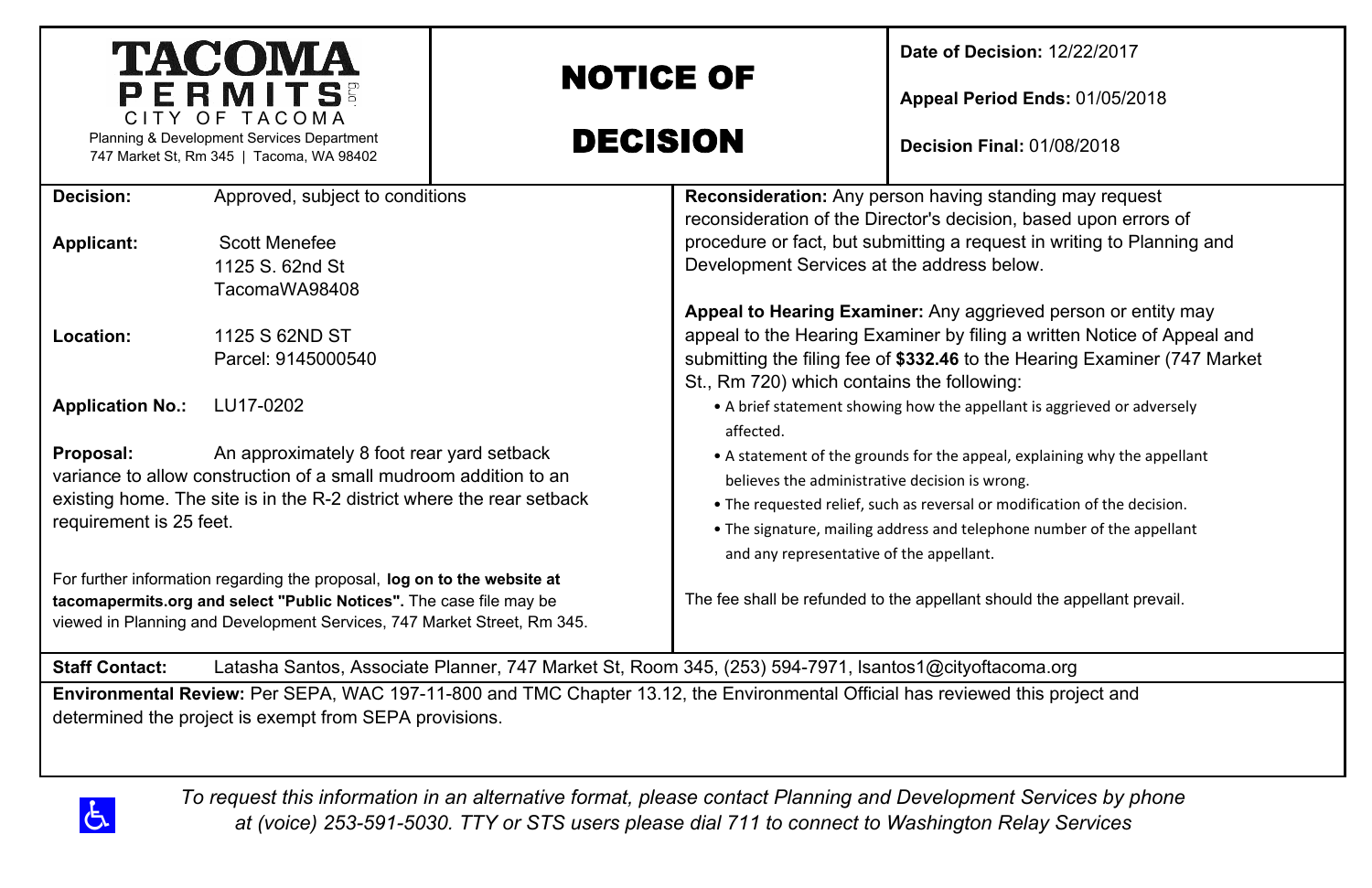

**City of Tacoma** Planning and Development Report and Decision

## **FILE NO.: LU17-0202**

**APPLICATION FOR:** 

**VARIANCE PERMIT** 

**Scott Menefee** 3717 N Vassault St. Tacoma, WA 98407

#### **SUMMARY OF REQUEST:**

The applicant has requested an approximately 10 foot rear yard setback variance to allow the construction of a 72 square foot mudroom addition to an existing single family dwelling.

#### **LOCATION:**

The site is located at 1125 S 62<sup>nd</sup> St., Parcel Number 9145000540

#### **DECISION:**

The request for a setback variance is hereby APPROVED.

#### Notes:

The appeal period on this decision closes \_\_\_\_\_ January 5, 2017 \_\_\_, and the effective date of this decision is the following business day, provided no requests for reconsideration or appeals are timely filed as identified in APPEAL PROCEDURES of this report and decision.

The Director has jurisdiction in this matter per TMC 13.05.030. The applicant bears the burden of proof to demonstrate the proposal is consistent with the provisions of the TMC, the applicable provisions and policies of the City's Comprehensive Plan, and other applicable ordinances of the City.

### FOR ADDITIONAL INFORMATION CONCERNING THIS LAND USE PERMIT PLEASE **CONTACT:**

Tasha Santos, Associate Planner Planning and Development Services Department 747 Market Street, Room 345, Tacoma, WA 98402 253-594-7971 or lsantos1@cityoftacoma.org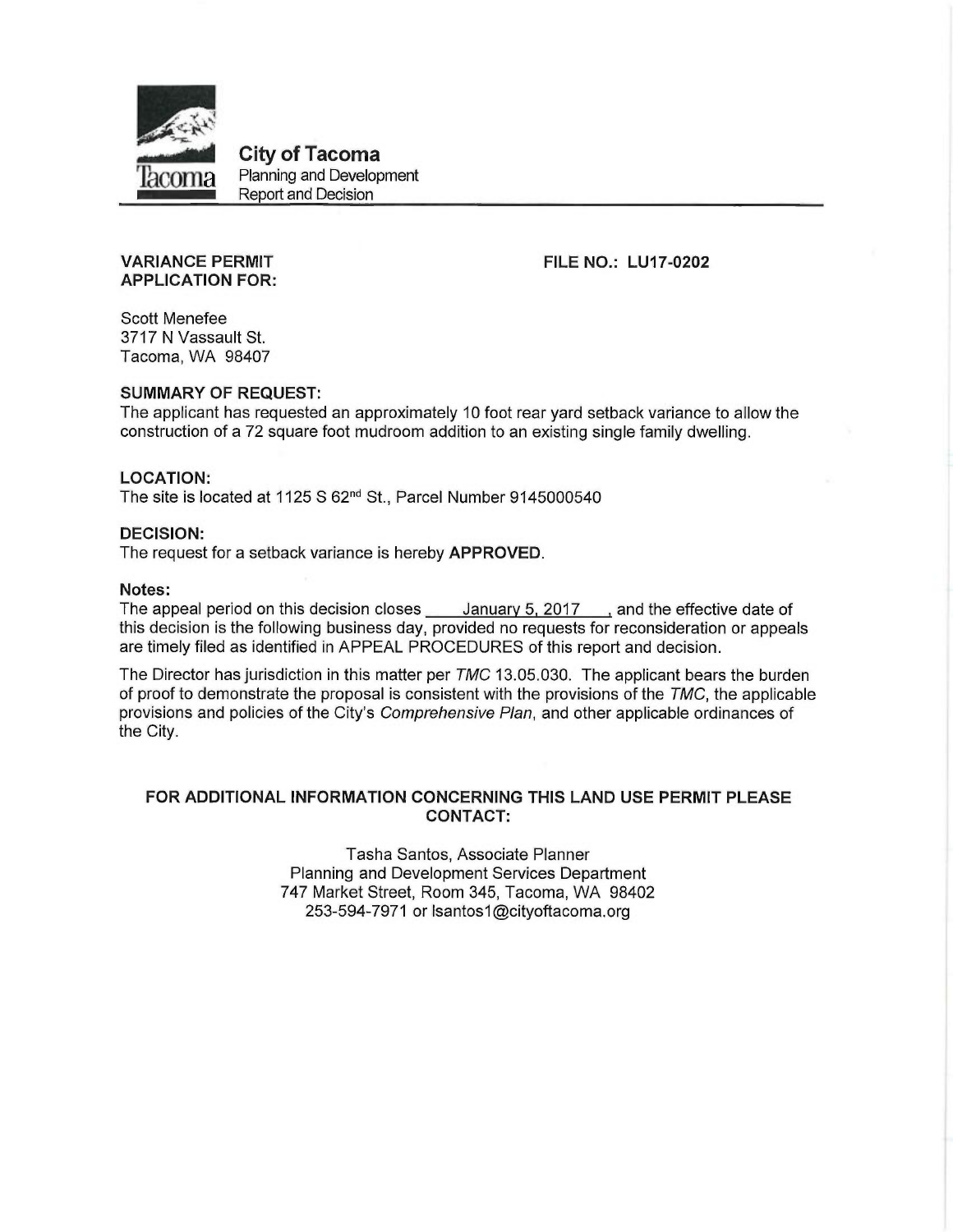## **SUMMARY OF RECORD**

The following attachments and exhibits constitute the administrative record:

Attachment "A": Site plan

# **FINDINGS OF FACT**

## Proposal:

- 1. The applicant requests a variance to TMC 13.06.100.D Lot Size and Building Envelope Standards, Section 6 – Setbacks, to allow an addition to encroach into the rear yard setback.
- 2. The applicant proposes to repair and rebuild an existing 72 square foot (6'x12') nonconforming addition as part of building permit BLDRA17-0617.
- 3. The applicant has submitted a site plan (Attachment "A") indicating that the proposed addition would be located in the rear yard and set back approximately 15 feet from the northern property line.
- 4. The applicant proposes a reduction of the rear yard setback from 25' to 15'.
- 5. The lot will continue to meet all other lot size and building envelope standards, including minimum usable yard space.

## **Project Site:**

- 6. The site is located within the "R-2" Single-Family Dwelling District.
- 7. The site is within the South End Neighborhood Council area.
- 8. The site is developed with a single-family home that was constructed in 1926.
- 9. The lot area is 3,850 square feet and is therefore considered a Level 2 Small Lot.

## **Surrounding Area:**

- 10. The surrounding properties are developed with single-family dwellings on parcels that exceed lot area minimum requirements.
- 11. The zoning for all surrounding parcels is also "R-2" Single-Family Dwelling District.

## **Notification and Comments:**

- 12. The application was determined to be complete on October 4, 2017. Written notice of the application was mailed to owners of property within 100 feet of the site as indicated by the Pierce County Assessor/Treasurer's records, the neighborhood council, and qualified neighborhood groups, allowing for 14 days of comment period. Public notice was posted on the site within seven days of the start of the comment period.
- 13. No public comments were received for the project.

## **Additional Information:**

14. The applicant's justification for the Variance application is summarized below:

- The subject parcel has only 3,850 square feet of lot area. The small lot size substantially restricts any additions that can be made on to the current single family dwelling.
- The addition was constructed prior to the applicant purchasing the house and the  $\bullet$ proposal is to make necessary repairs to the existing enclosed porch. The floor of the addition was rotting and the project allows necessary improvements to the property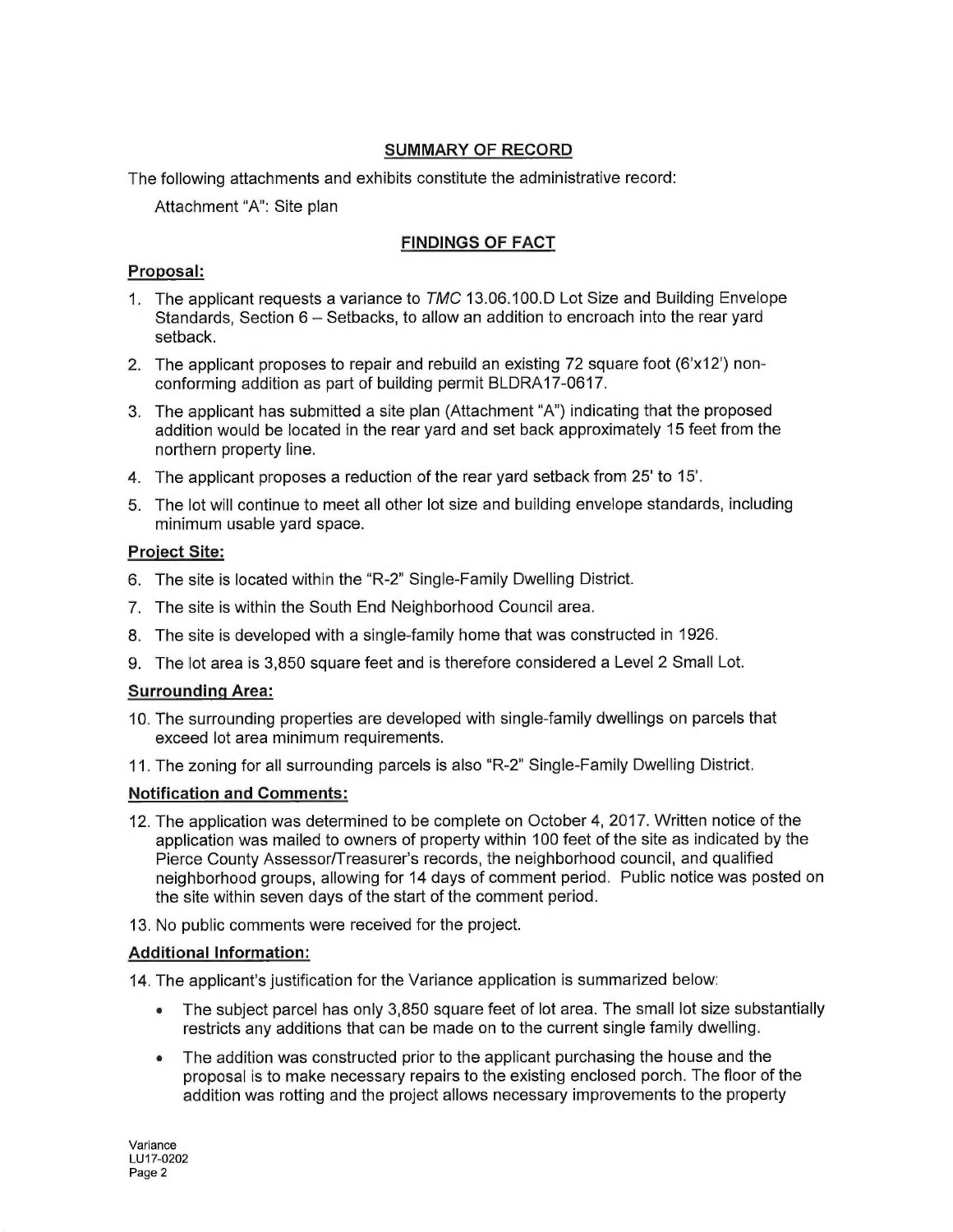including: an updated electrical panel to meet current energy code, a new hot water tank, and washer and dryer.

- The proposal does not further encroach into the setbacks that already existed when the home was purchased.
- In order to maintain privacy for the rear neighbor, the 6 foot tall rear fence will be left intact, no new windows will face the rear property, and the applicant will retain the rear existing yard to meet the 10% minimum usable yard space requirement.

### **Applicable Regulations and Policies:**

- 15. TMC Section 13.06.100.D.6 requires rear yard setbacks of 25 feet within the "R-2" District.
- 16. TMC Section 13.06.100.D.7 requires all single family dwellings to provide a contiguous rear or side usable yard space equivalent to at least 10% of the lot size.
- 17. TMC Section 13.06.145.E.10 requires one street tree to be installed per small lot, per the provisions of TMC 13.06.502.
- 18. TMC Section 13.06.645.B contains the criteria for approval of a variance.
- 19. Policy H-1.4 Promote the maintenance and improvement of the existing housing stock and encourage the adaptation of the existing housing stock to accommodate the changing variety of household types.

### **CONCLUSIONS1**

- 1. Provided the conditions of approval are met, the proposal meets the criteria identified in TMC 13.06.645.B.1 for approval of a Variance as follows:
	- a. The restrictive effect of the specific zoning regulation construed literally as to the specific property is unreasonable due to unique conditions relating to the specific property, and which do not result from the actions of the applicant, such as: parcel size; parcel shape; topography; location; documentation of a public action, such as a street widening; proximity to a critical area; location of an easement; or character of surrounding uses.

The small lot size is a unique condition for the block. All other lots on this block exceed the 5,000 square foot standard lot size for the R-2 district. Additionally, the need for a variance did not result from the actions of the applicant, as the lot configuration and addition existed prior to current ownership. Strict application of the Code requirements would require the addition to be removed, consequently removing or requiring relocation of necessary improvements such as the electrical panel, washer/dryer, and hot water heater.

b. The requested variance does not go beyond the minimum necessary to afford relief from the specific hardship affecting the site

The requested variance does not go beyond the minimum to afford relief. The proposal does not expand the footprint of the existing addition. The variance would allow the structure's existing footprint to remain as-is.

<sup>&</sup>lt;sup>1</sup> Conclusions are based upon the applicable criteria and standards set forth in the Tacoma Municipal Code (TMC), the policies of the Comprehensive Plan, and the Attachments, Exhibits and Findings listed herein. Any conclusion of law hereinafter stated which may be deemed a finding of fact herein is hereby adopted as such.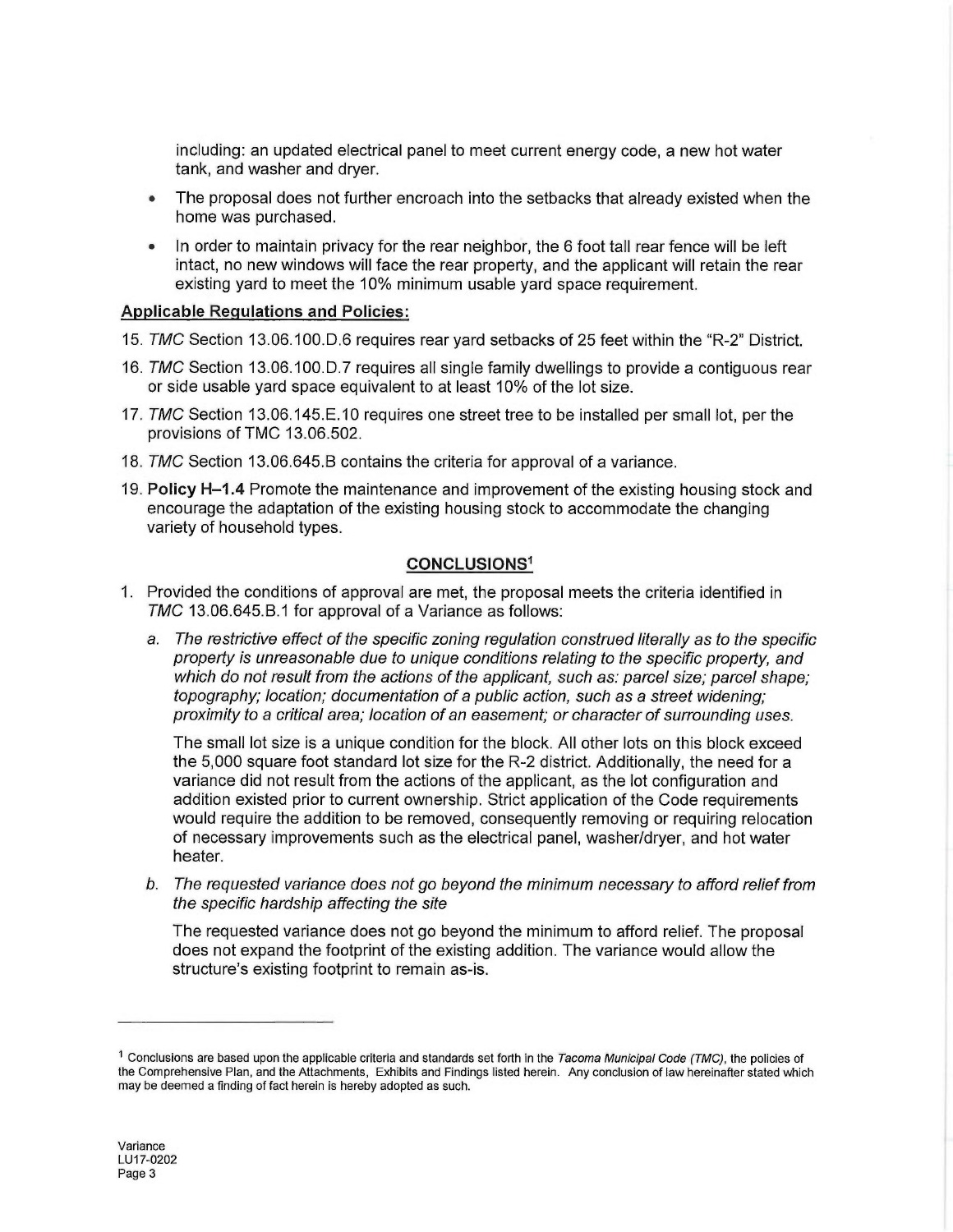c. The grant of the variance would allow a reasonable use of the property and/or allow a more environmentally sensitive site and structure design to be achieved than would otherwise be permitted by strict application of the regulation, but would not constitute a grant of special privilege not enjoyed by other properties in the area

The grant of the variance will allow a reasonable use and will not be a grant of special privilege. As stated above, strict application of the code requirements would prohibit the addition, absent an approved variance. It is reasonable for a residential use on this site to include a mudroom or laundry room. The site will meet all other requirements including front and side yard setbacks and minimum usable yard space.

d. The grant of the variance will not be materially detrimental or contrary to the Comprehensive Plan and will not adversely affect the character of the neighborhood and the rights of neighboring property owners.

The proposal is consistent with the City of Tacoma's Comprehensive Policy to promote the maintenance and improvement of existing housing stock. The proposal does not adversely affect the character of the neighborhood and the applicant is maintaining a 6' fence and rear vard area for the privacy of neighboring property owners.

e. The grant of the variance will not cause a substantial detrimental effect to the public interest

The proposal is consistent with the Comprehensive Plan and will not have a detrimental effect on neighboring properties. Additionally, neighboring property owners were provided an opportunity to comment on the project; however, no public comments were received.

Standard corporate design and/or increased development costs are not cause for  $f_{\cdot}$ variance.

No information has been submitted to indicate that standardized corporate design and/or increased development costs were cause for the variance request.

## **DECISION**

Based upon the above findings and conclusions, the request for a Setback Variance is approved, subject to the following conditions:

### Conditions:

- 1. The proposal shall be developed substantially consistent with the attached site plan.
- 2. One street tree will be planted along S  $62<sup>nd</sup>$  St In accordance with TMC 13.06.502.
- 3. Building permits are required for the proposed structure.

ORDERED this 22<sup>nd</sup> day of December, 2017

**Peter Huffman** Director, Planning and Development Services Department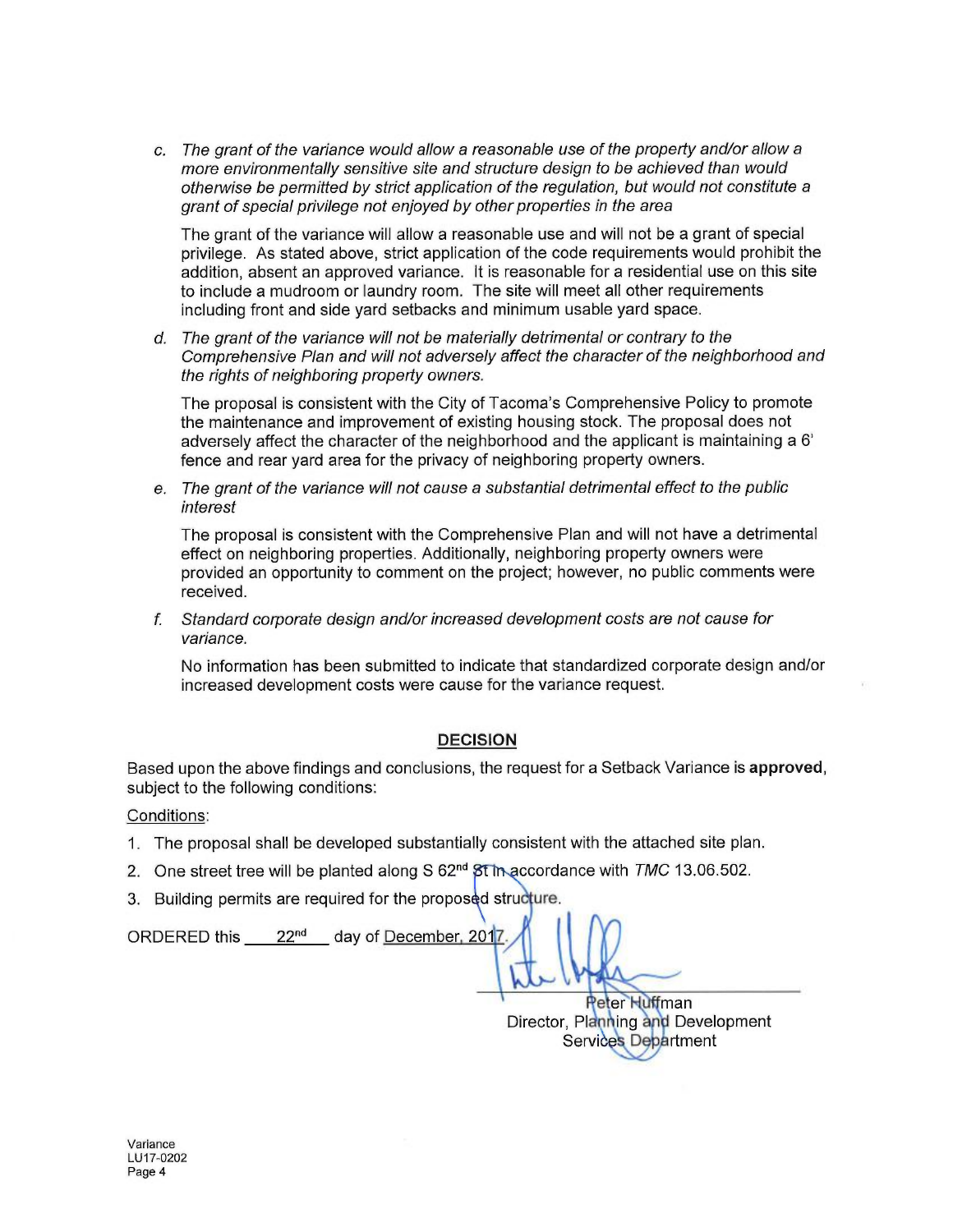#### FULL DECISION TRANSMITTED by first class mail to:

Scott Menefee, 3717 N Vassault Street, Tacoma, WA 98407

SUMMARY OF DECISION TRANSMITTED by first class and interoffice mail to the following:

All property owners within 100 feet of the subject site South End Neighborhood Council Neighborhood Planning Team Members: Brian Boudet, Ian Munce, and Carol Wolfe

PURSUANT TO RCW 36.70B.130, YOU ARE HEREBY NOTIFIED THAT AFFECTED PROPERTY OWNER(S) RECEIVING THIS NOTICE OF DECISION MAY REQUEST A CHANGE IN VALUATION FOR PROPERTY TAX PURPOSES CONSISTENT WITH PIERCE COUNTY'S PROCEDURE FOR ADMINISTRATIVE APPEAL. TO REQUEST A CHANGE IN VALUE FOR PROPERTY TAX PURPOSES YOU MUST FILE WITH THE PIERCE COUNTY BOARD OF EQUALIZATION ON OR BEFORE JULY 1ST OF THE ASSESSMENT YEAR OR WITHIN 30 DAYS OF THE DATE OF NOTICE OF VALUE FROM THE ASSESSOR-TREASURER'S OFFICE. TO CONTACT THE BOARD CALL 253-798-7415 OR <WWW.CO.PIERCE.WA.US/BOE>.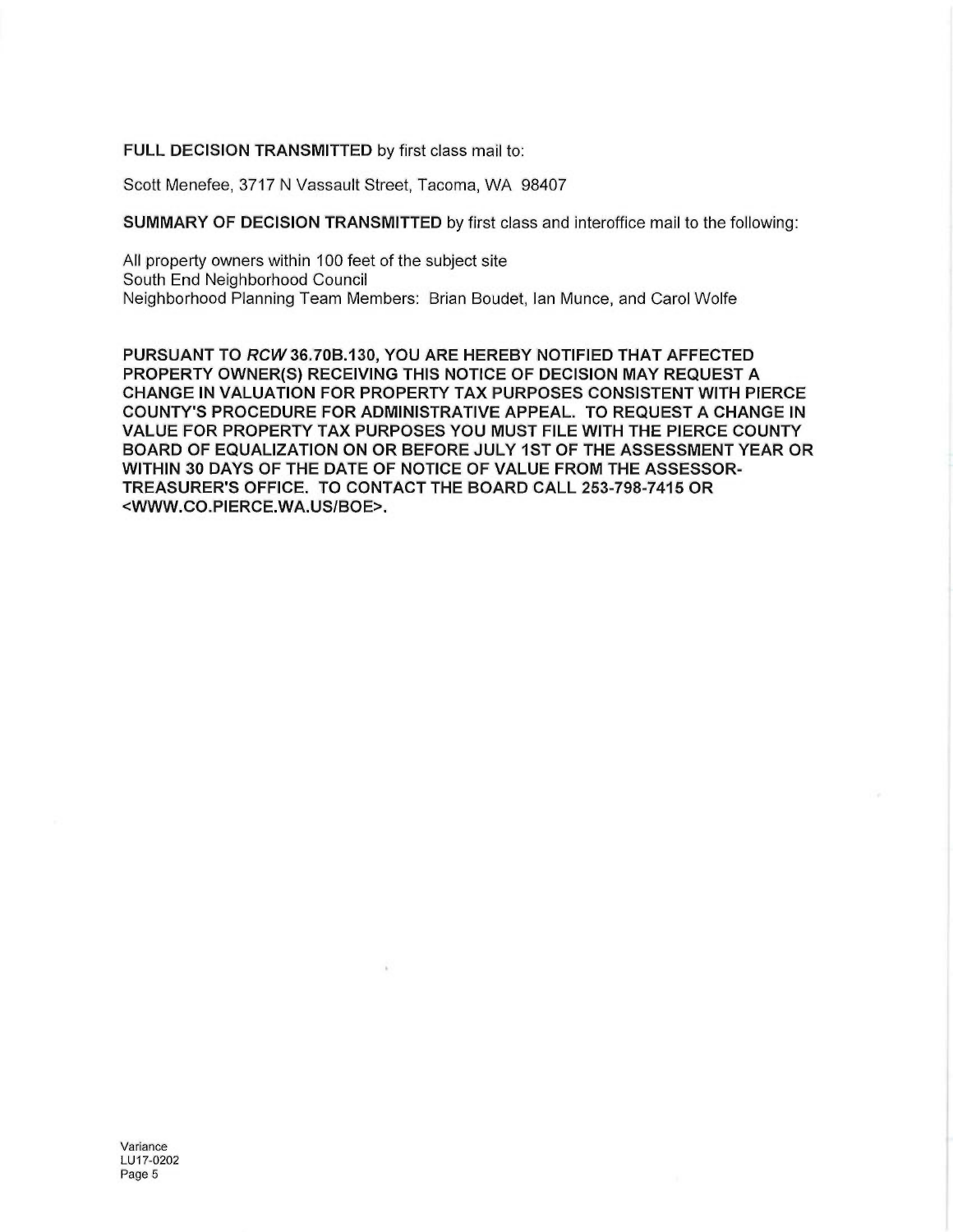# **APPEAL PROCEDURES**

Any request for RECONSIDERATION and/or any APPEALS must be submitted in the applicable manner as outlined below on or before January 5, 2017.

### **RECONSIDERATION:**

Any person having standing under the ordinance governing this application and feeling that the decision of the Director is based on errors of procedure or fact may make a written request for review by the Director within fourteen (14) days of the issuance of the written order. This request shall set forth the alleged errors, and the Director may, after further review, take such further actions as deemed proper, and may render a revised decision. A request for RECONSIDERATION of the Director's decision in this matter must be filed in writing to the staff contact listed on the first page of this document.

### **APPEAL TO HEARING EXAMINER:**

Any decision of the Director may be appealed by any aggrieved person or entity as defined in Section 13.05.050 of the Tacoma Municipal Code, within fourteen (14) days of the issuance of this decision, or within seven (7) days of the date of issuance of the Director's decision on a reconsideration, to appeal the decision to the Hearing Examiner.

An appeal to the Hearing Examiner is initiated by filing a Notice of Appeal accompanied by the required filing fee of \$332.46. Filing of the appeal shall not be complete until both the Notice of Appeal and required filing fee has been received. THE FEE SHALL BE REFUNDED TO THE APPELLANT SHOULD THE APPELLANT PREVAIL. (Pursuant to Section 2.09.020 of the Tacoma Municipal Code, fees for appeals shall be waived for qualifying senior citizens and persons who are permanently handicapped who are eligible for tax exemption because of financial status.)

The Notice of Appeal must be submitted in writing to the Hearing Examiner's Office, Seventh Floor, Tacoma Municipal Building, and shall contain the following:

- (1) A brief statement showing how the appellant is aggrieved or adversely affected.
- (2) A statement of the grounds for the appeal, explaining why the appellant believes the administrative decision is wrong.
- (3) The requested relief, such as reversal or modification of the decision.
- (4) The signature, mailing address and telephone number of the appellant and any representative of the appellant.